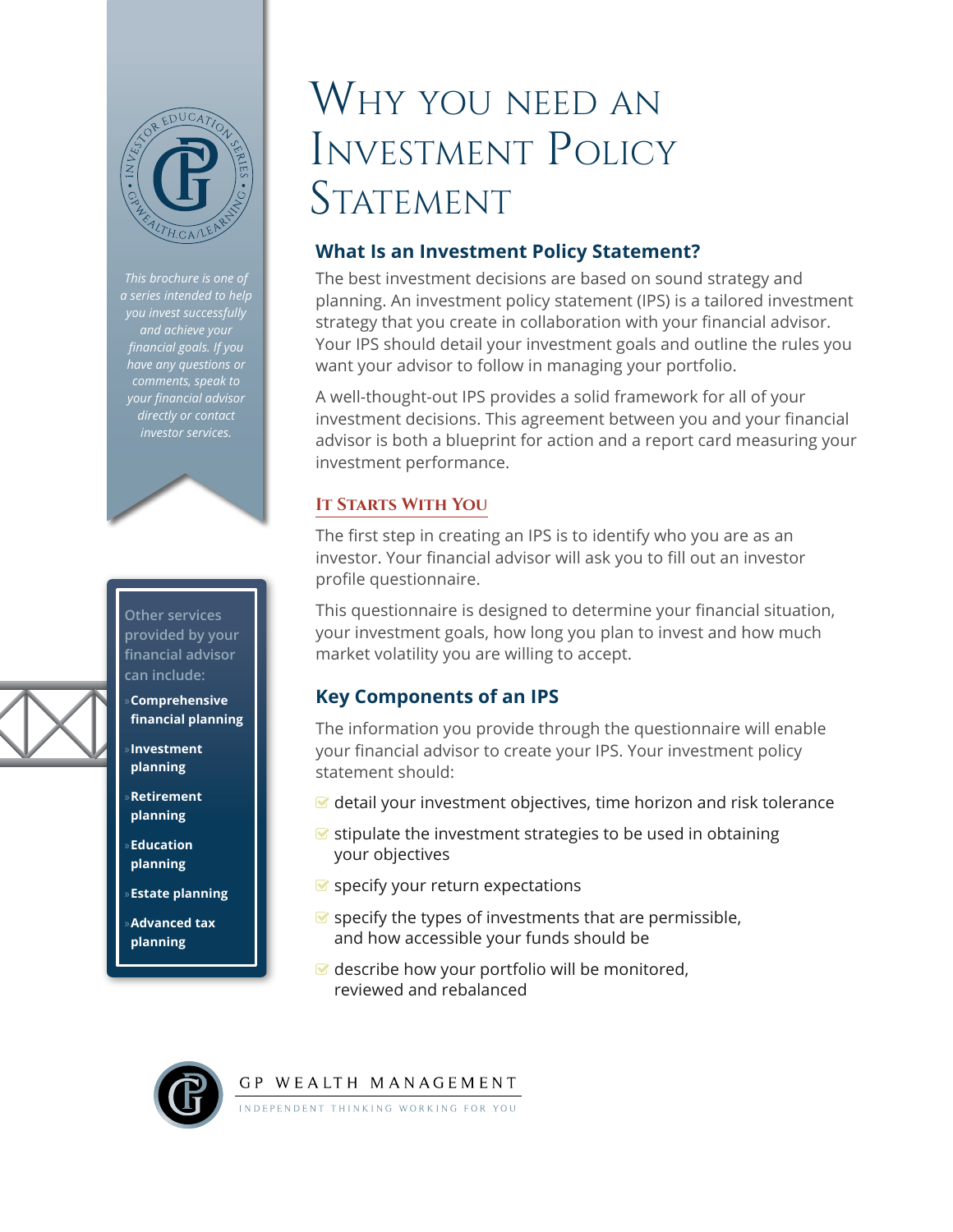

*This brochure is one of a series intended to help and achieve your financial goals. If you have any questions or comments, speak to your financial advisor directly or contact investor services.*

### **Your Investment Roadmap**



### **Building a Better Portfolio**

An IPS is a powerful investment tool that can help you build a better investment portfolio. Whether you're just starting out or you're managing a large portfolio for yourself and others, an IPS forces you to think carefully about your options.

Research has shown that successful investing involves choosing not only the right investments, but the right combination of investments. In fact, investment mix (particularly the mix between income and equity investments) is the single most powerful driver of overall investor returns.